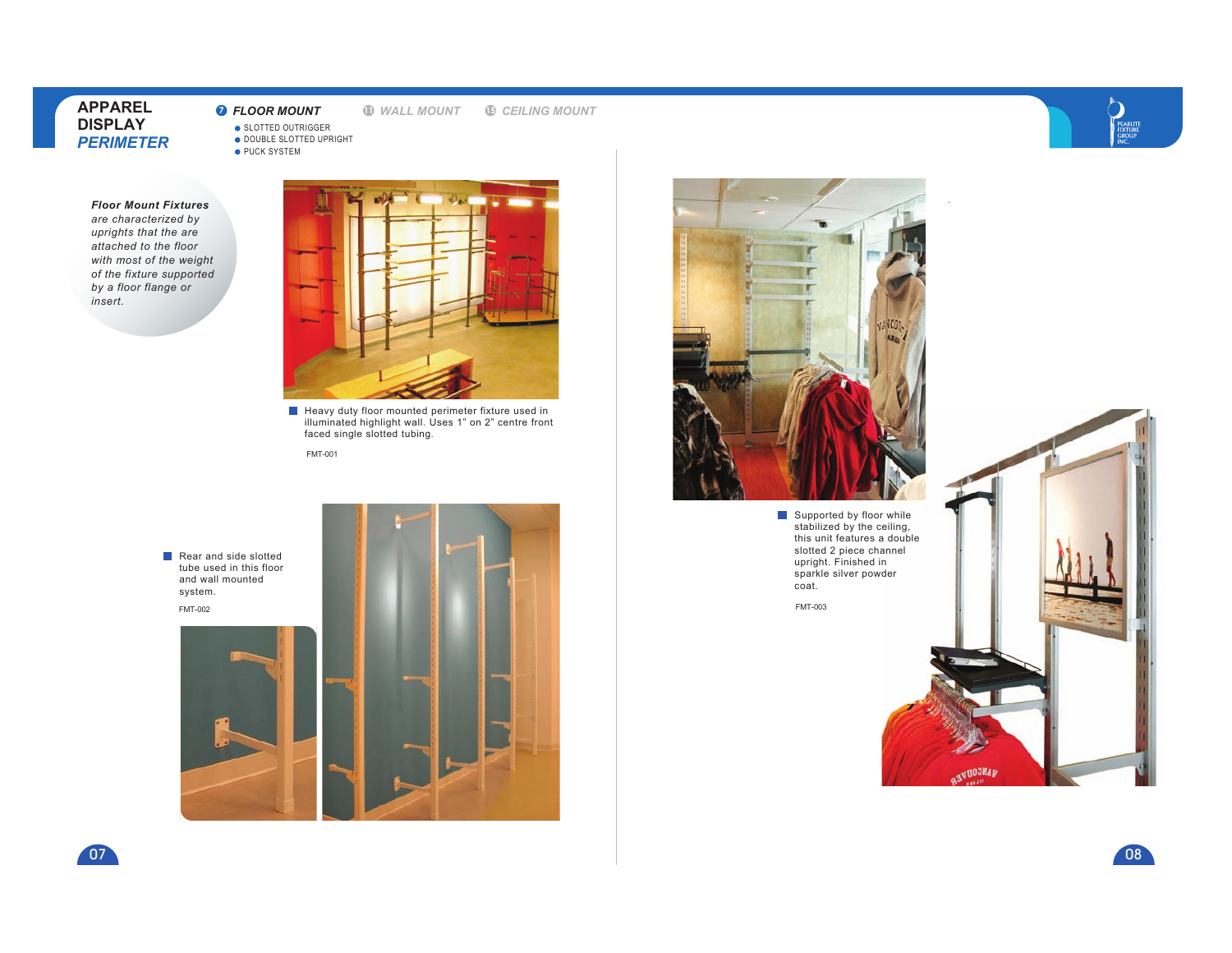# **7** *FLOOR MOUNT*

**<sup>11</sup>** *WALL MOUNT* **<sup>15</sup>** *CEILING MOUNT*



**SLOTTED OUTRIGGER** DOUBLE SLOTTED UPRIGHT

● PUCK SYSTEM





Custom outrigger supports puck wall as well as puck mounting accessories. Designed for a wide variety of applications.

FMT-004



**Pucks are easily repositioned on**  side of upright to allow for varied arrangement of accessories.

Uniquely designed slotted uprights allow horizontal support bars to be adjusted vertically.

Face outs, shelves and other accessories can be easily repositioned vertically and horizontally without the appearance of a full grid or solid slat wall.

FMT-005





 $\Box$ Uprights are sandwiched between two millwork panels. This floor mounted system is strategically used in front of window or store front where both sides can support merchandise.

FMT-006



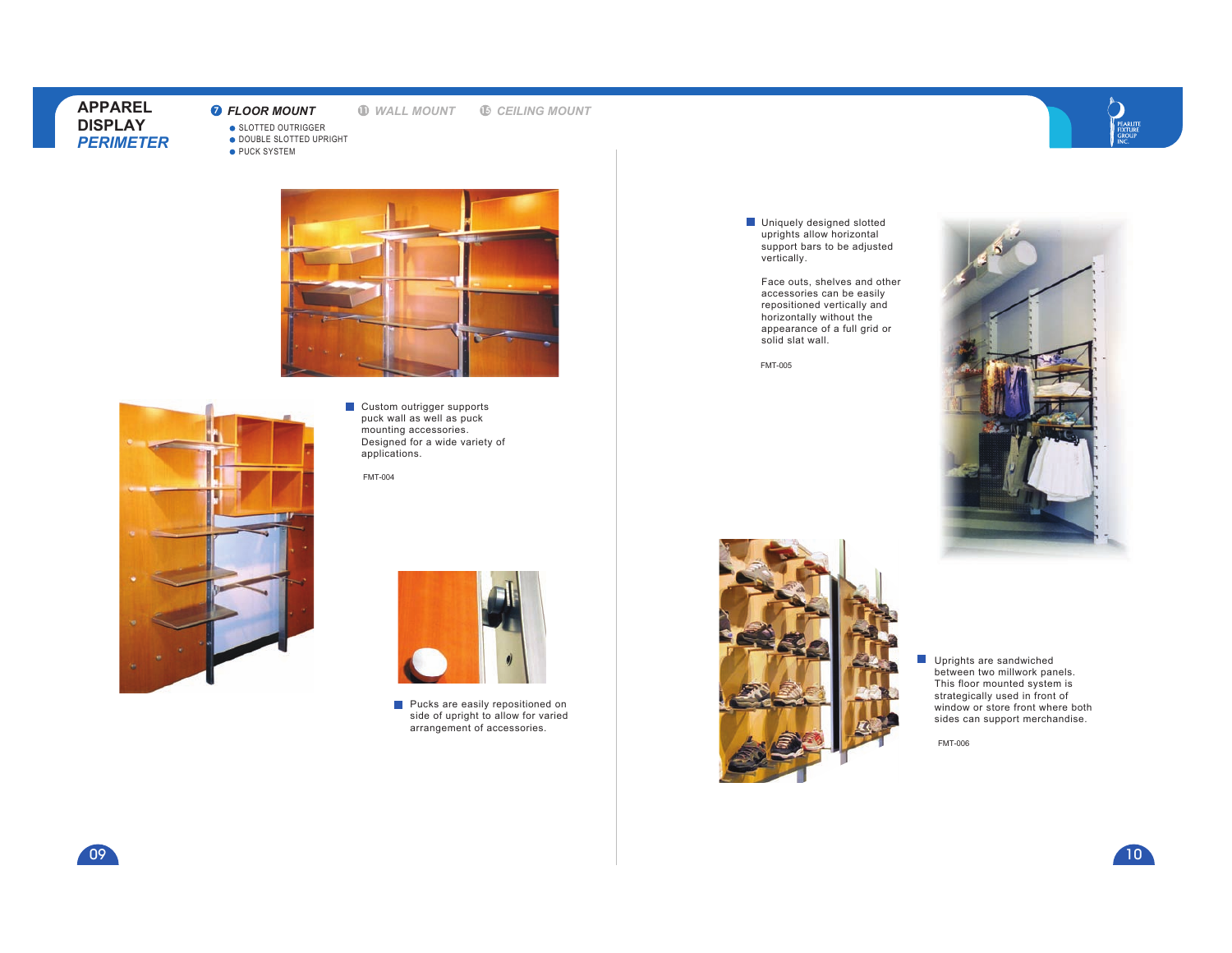**7** *FLOOR MOUNT*

**<sup>11</sup>** *WALL MOUNT* **<sup>15</sup>** *CEILING MOUNT*

WMT-001

- **SLOTTED UPRIGHT**
- REVERSE SLOTTED UPRIGHT**C**LADDER
- CONCEALED STANDARDS
- CONCEALED SUPPORT STRUCTURE







WMT-002



PEARLITE<br>FIXTURE<br>GROUP

WMT-003

Lighted shelves supported by vertical steel channels behind wall with horizontal tubes hidden under shelves.

WMT-004





Custom painted surface mount standards concealed with hardwood facing to match shelves<br>and gables.

WMT-005







11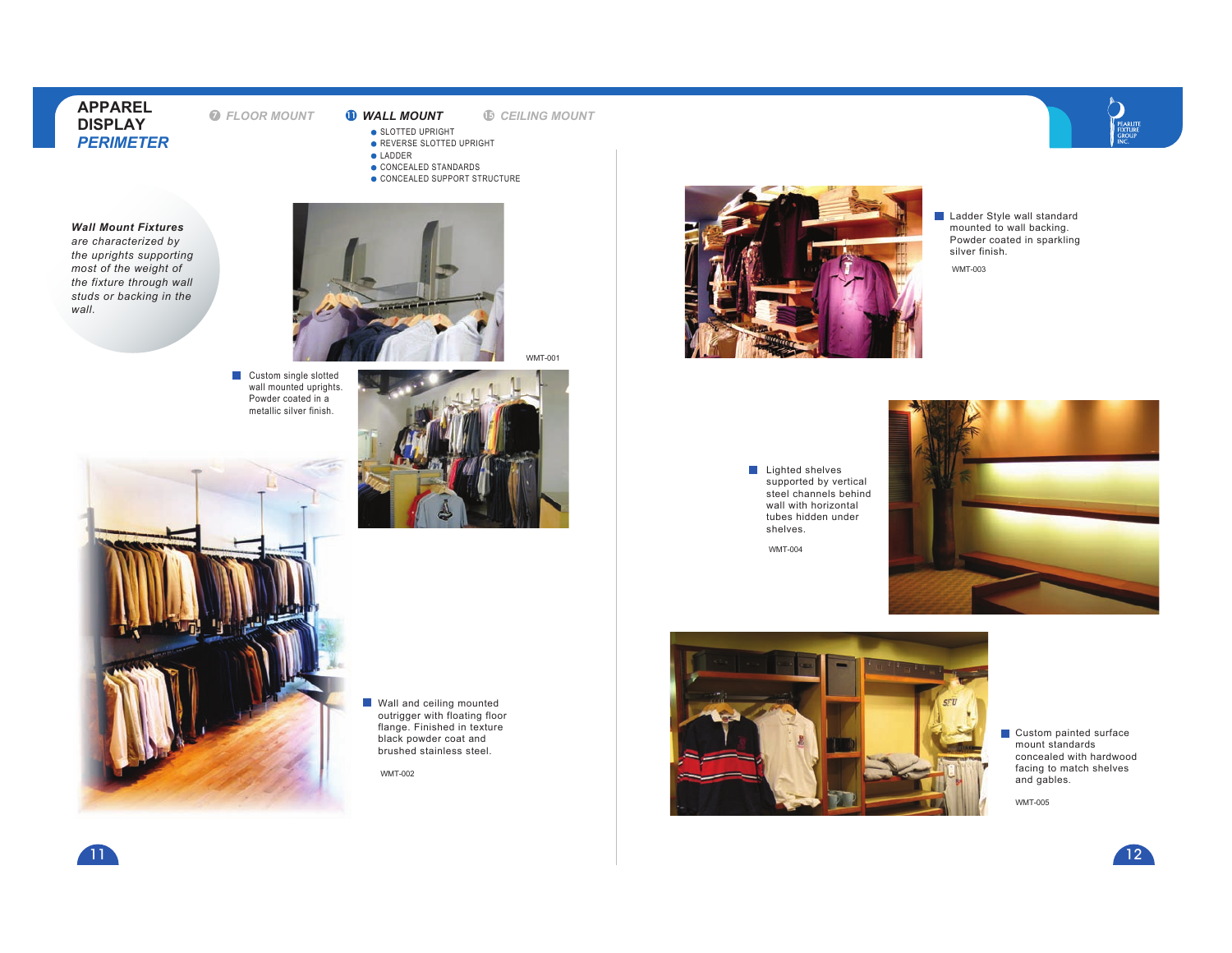**7** *FLOOR MOUNT*

**<sup>11</sup>** *WALL MOUNT* **<sup>15</sup>** *CEILING MOUNT*



- **SLOTTED UPRIGHT** 
	- REVERSE SLOTTED UPRIGHT
- **C**LADDER
- CONCEALED STANDARDSCONCEALED SUPPORT STRUC-





 light and stainless steel accessories on concealed standards.

WMT-007

- - Neatly finished shelf brackets are securely embedded in supporting wall.



**Custom Wall Panels create se** per ate merchandising divisions. Panels routed out to conceal stainless steel surface mount standards.